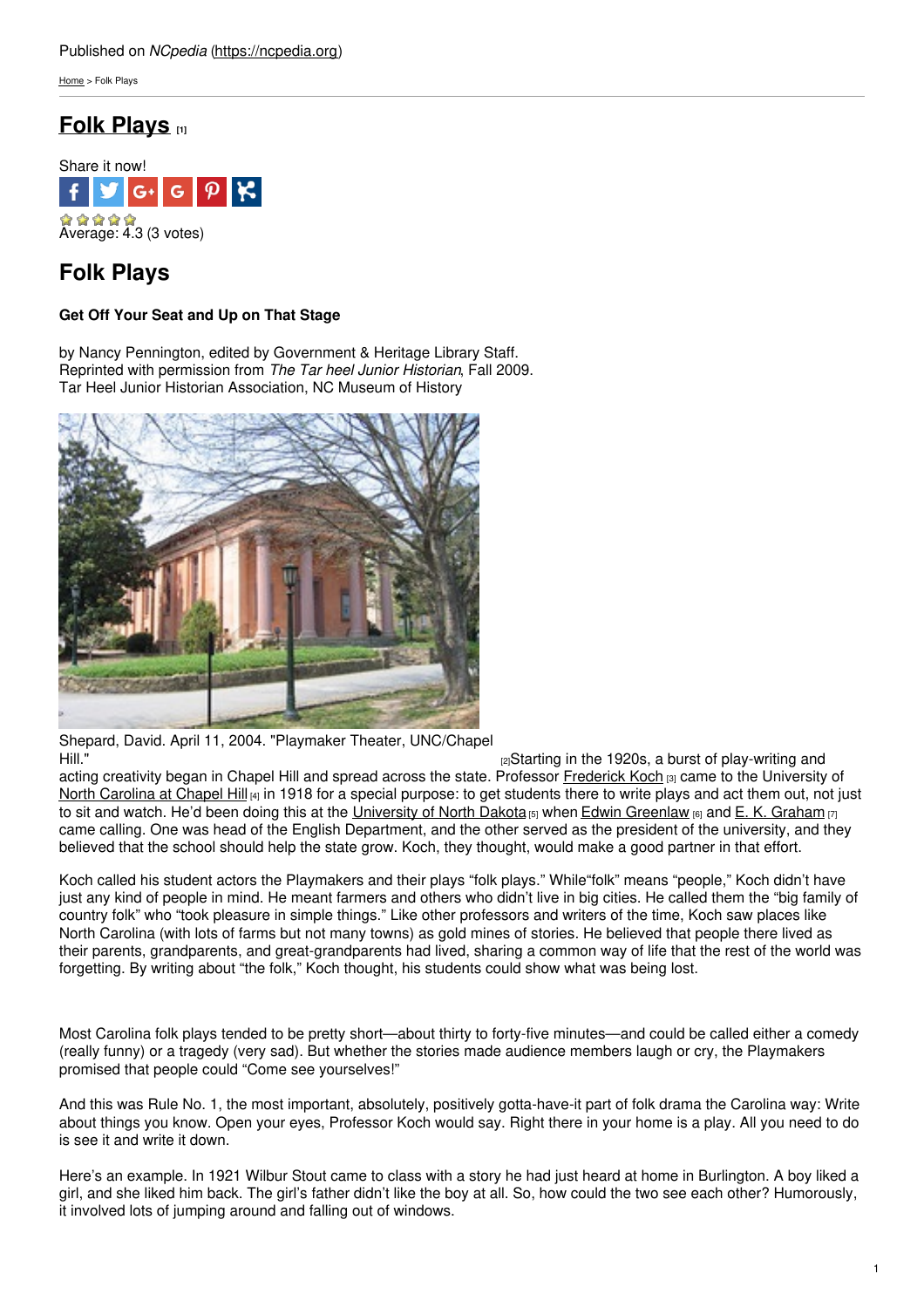

Rae Z/A. April 30, 2009. "0430- Under the [Lights"](https://www.flickr.com/photos/rszalley/3502619001/) [8] [8]Wilbur wrote his play by working with other students. He told the story to his classmates and Professor Koch, and they made many suggestions. Wilbur wrote and rewrote, and he came up with a play he called In Dixon's Kitchen.

After the play was completed, the students voted. A group of students read In Dixon's Kitchen, along with other plays written in the class, and voted for three that they wanted to produce. They had just three weeks to design and build sets, make costumes, and practice their lines.

The audiences were given the opportunity to vote in their own way. People in the audience got to say what they liked and didn't like about the plays they saw. Professor Koch called this discussion "a friendly autopsy." (An is the taking apart of something, usually a dead body, to figure out the cause of death or what happened.)

At least once, the comedy kept going offstage. In 1920 Hubert Heffner wrote Dod Gast Ye Both! A Comedy of Mountain Moonshiners. He based the play on people he knew near Grandfather Mountain. The Playmakers used a real prop, or stage object, during the show: an eighty-gallon copper still that the [Orange](https://ncpedia.org/geography/orange) County [9] sheriff had taken from some local moonshiners. (Moonshiners made alcoholic beverages illegally.) The "prop" got stolen by folks wanting to put it back into service.

A situation could be both a comedy and a tragedy depending on how the author wrote it. Two characters from two Playmakers plays, Magnolia and Peggy, wanted the same thing: to get married. Magnolia's adventures in love were funny, and she ended up with two men to choose from (she chose the boy next door). But things didn't turn out well for Peggy. The daughter of a poor man, she had her heart set on the landowner's son but ended up marrying a fellow farmworker to keep a roof over her family's head. (These are the plots from Magnolia's Man, 1929, by Gertrude Wilson Coffin, and Peggy, Tragedy of the Tenant Farmer, 1919, by Harold Williamson.)

The Playmakers didn't just stay on campus. They took their plays all over North Carolina, traveling by train or driving a bus over dirt and gravel roads and camping out. They even went to twelve other eastern states, from Georgia to New York —stuffing scenery, costumes, props, and lighting for three plays, plus the actors and their luggage, into one bus. Sometimes Koch rode on top of the bus, where it was cooler. On at least one tour, so did an actor carrying a big prop rifle, which brought the Playmakers plenty of attention when they rolled into town.

Koch and the Playmakers didn't just write and perform in Chapel Hill. They helped people in schools and clubs across the state produce their own plays. They even loaned out costumes and makeup. The Playmakers, with the university's support, also started a statewide theater club with a yearly festival that drew college and high school drama clubs to Chapel Hill for four days of play performances and workshops. This program lasted for many years. In time, people who had gone to the first festivals saw their children and their grandchildren take their turns onstage.

Some of the clubs performed their own works. Others used "store-bought" plays like those from the numerous folk drama books Koch edited. While in Chapel Hill, students eagerly signed up for workshops in costume making, acting, writing, lighting, and other drama topics. The festivals proved popular—in 1939 a group of kids from **[Asheville](https://ncpedia.org/geography/asheville)** [10] were so eager to attend the festival that they sold handkerchiefs on the street to pay for the trip.

People came from other parts of the country, and then other countries, to learn to write folk dramas and produce them in the Playmakers way. "Proff" Koch never stopped preaching the joy of writing what you knew—in lectures, articles, and books. Some said his nickname was short for prophet, as well as professor. (A prophet is a person, often a religious leader, who tells what will happen in the future.) After Koch's death in 1947, the Theater Department at [UNC-Chapel](https://www.unc.edu/) Hill [4] shifted away from folk dramas, but "folk" still live onstage off the coast of North Carolina. Every summer, crowds come to see The Lost [Colony](https://ncpedia.org/culture/performing-arts/lost-colony-play) [11], the longest-running outdoor drama in the United States—and a play written by one of the most famous Playmakers, Paul [Green](http://uncpress.unc.edu/books/T-6155.html) [12].

### **Additional Resources:**

Carolina Folk-Plays by Frederick Koch. <http://www.questia.com/PM.qst?a=o&d=9413954> [13]